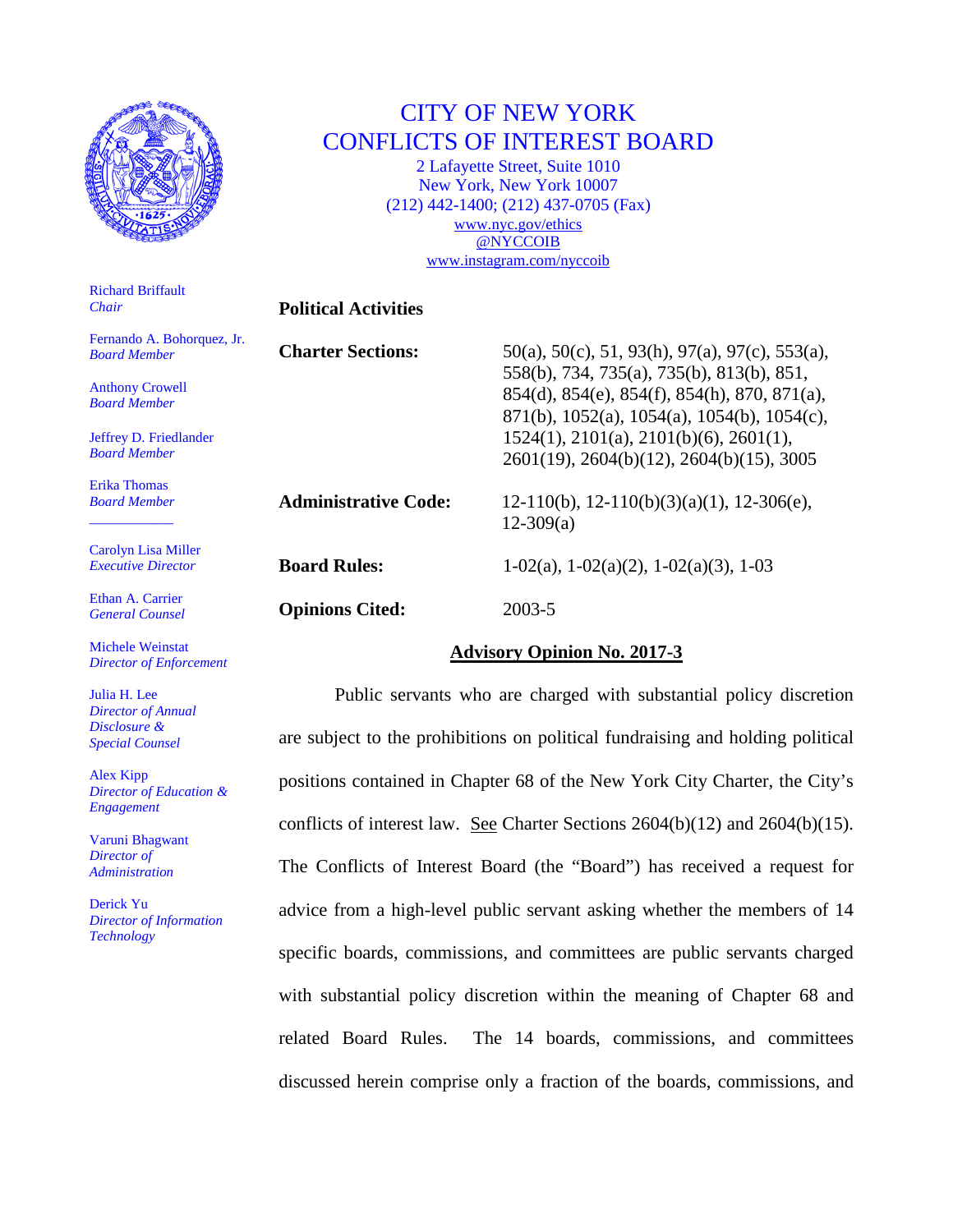committees that are part of City government, many of whose members already have been deemed to be public servants charged with substantial policy discretion.<sup>[1](#page-1-0)</sup>

As set forth more fully herein, the Board has concluded that of the 14 boards, commissions, and committees of the City about which the Board has received the instant request for advice, members of the following 11 are public servants charged with substantial policy discretion: (1) the Audit Committee; (2) the Banking Commission; (3) the Business Integrity Commission; (4) the Civil Service Commission Screening Committee; (5) the Board of Collective Bargaining; (6) the Deferred Compensation Board; (7) the Districting Commission; (8) the Board of Health; (9) the Mayor's Advisory Committee on the Judiciary; (10) the Office of Payroll Administration Board of Directors; and (11) the Public Design Commission. The Board further concludes that the members of the following three advisory committees do not exercise substantial policy discretion by virtue of their advisory committee service: (1) the Archival Review Board; (2) the Interagency Coordinating Council; and (3) the Voter Assistance Advisory Committee.

# **I. Relevant Law**

Charter Section 2601(19) defines public servants as "all officials, officers and employees of

the city, including members of community boards and members of advisory committees, except for

<span id="page-1-0"></span><sup>&</sup>lt;sup>1</sup> Board Rules § 1-02(a)(2) requires each agency to file annually with the Board, no later than February 28 of each year, a list of public servants in their agencies who have substantial policy discretion. Pursuant to this Rule, the following boards and commissions have heretofore been identified as having members who are public servants charged with substantial policy discretion: the Board of Certification, the Board of Correction, the Board of Standards and Appeals, the Campaign Finance Board, the City Planning Commission, the Civil Service Commission, the Civilian Complaint Review Board, the Electrical Advisory Board, the Electrical Code Revision and Interpretation Committee, the Electrical License Board, the Environmental Control Board, the Equal Employment Practices Commission, the Franchise Concession Review Committee, the Human Rights Commission, the Landmarks Preservation Commission, the Loft Board, the Master Plumber & Fire Suppression Piping Contractor License Board, the Panel for Education Policy, the Rent Guidelines Board, the Tax Commission, the Taxi and Limousine Commission, and the Water Board. In addition, several City agencies are led by boards or commissions whose members are charged with substantial policy discretion, including the Health + Hospitals Corporation, the Housing Development Corporation, the New York City Housing Authority, the New York City Employee Retirement System, the Police Pension Fund, the School Construction Authority, and the Teachers' Retirement System. The members of the Conflicts of Interest Board are also charged with substantial policy discretion.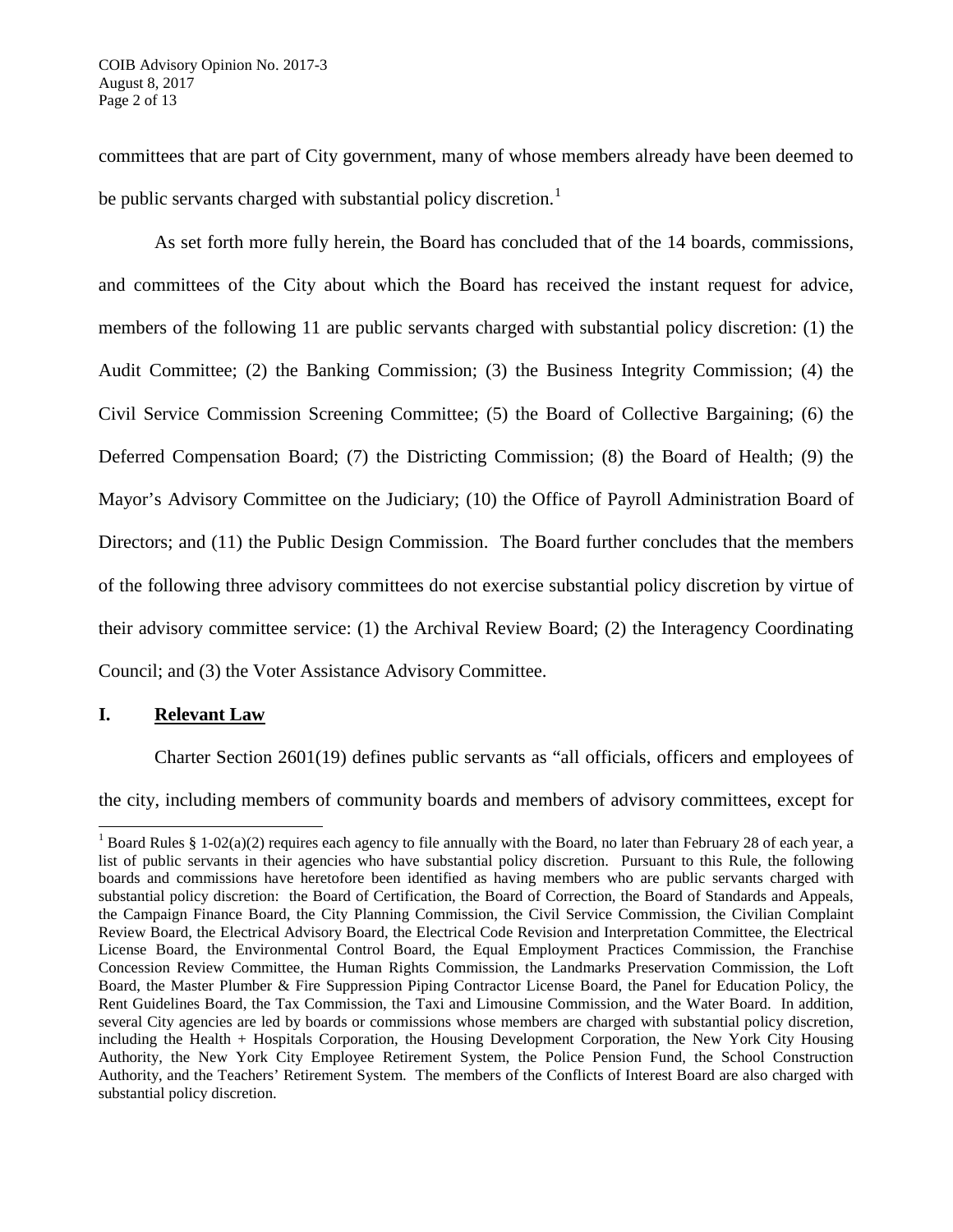unpaid members of advisory committees." Charter Section 2601(1), in turn, defines an advisory committee as "a committee, council, board or similar entity constituted to provide advice or recommendations to the city and having no authority to take a final action on behalf of the city or take any action which would have the effect of conditioning, limiting or requiring any final action by any other agency, or to take any action authorized by law."

Charter Section 2604(b)(12) prohibits any non-elected public servant who is a deputy mayor, agency head, or charged with substantial policy discretion as defined by rule of the Board from directly or indirectly requesting "any person to make or pay any political assessment, subscription or contribution for any candidate for an elective office of the city or for any elected official who is a candidate for any elective office."

Charter Section 2604(b)(15) prohibits any elected official, deputy mayor, deputy to a citywide or boroughwide elected official, agency head, or public servant charged with substantial policy discretion as defined by rule of the Board from serving as "a member of the national or state committee of a political party, an assembly district leader of a political party, a chair or officer of the county committee or county executive committee."<sup>[2](#page-2-0)</sup>

Board Rules § 1-02(a) states that, for purposes of Charter Sections 2604(b)(12) and 2604(b)(15), "a public servant is deemed to have substantial policy discretion if he or she has major responsibility in connection with determining important agency matters." Board Rules § 1-02(a) further states, by way of example, that public servants charged with substantial policy discretion "include, but are not limited to, agency heads, deputy agency heads, assistant agency heads,

<span id="page-2-0"></span> $2$  In contrast to all other public servants charged with substantial policy discretion, a Council Member may serve as an assembly district leader or to hold a lesser political office as defined Board Rules § 1-03. See Charter Section  $2604(b)(15)$ .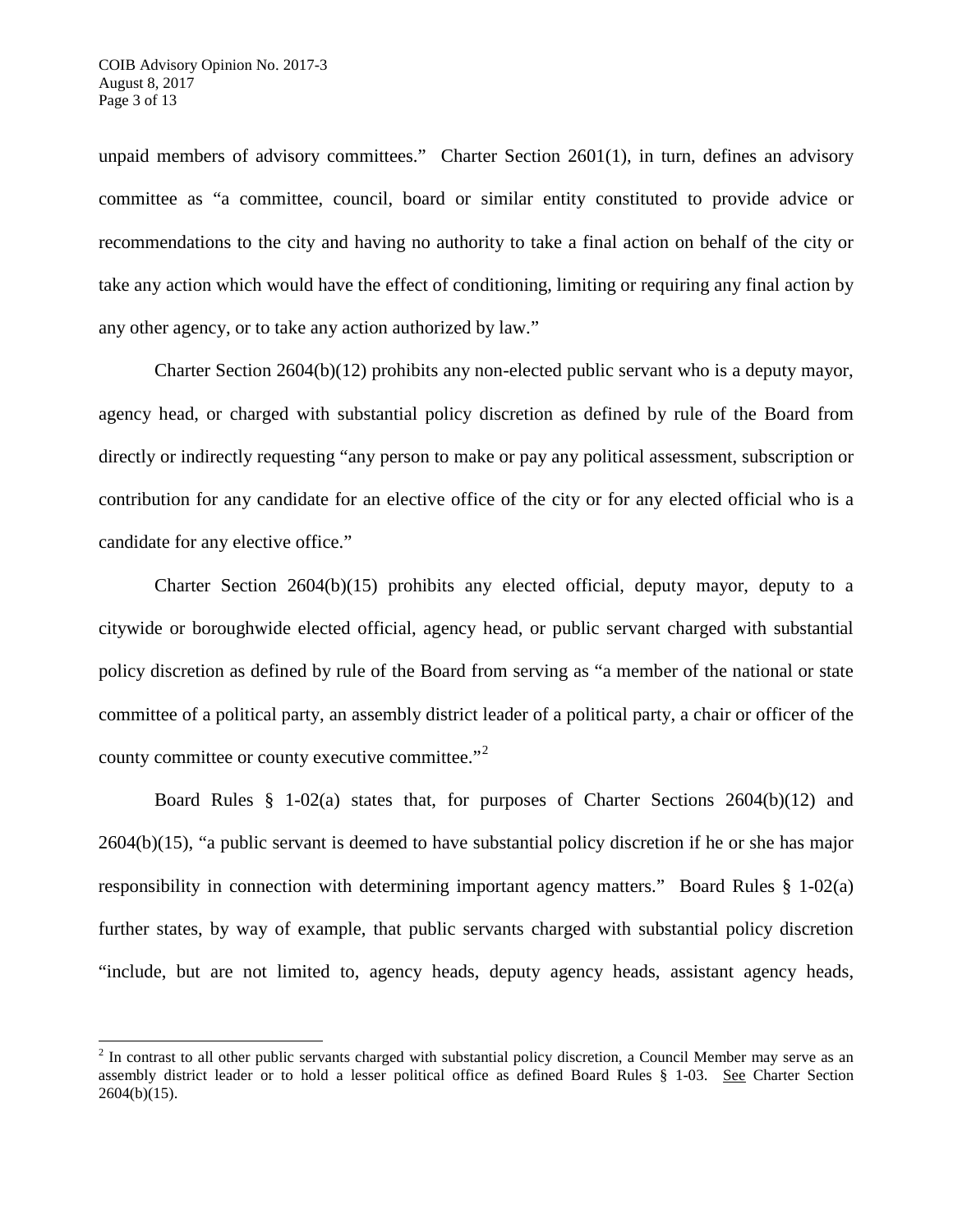members of boards and commissions, and public servants in charge of any major office, division, bureau or unit of an agency."

### **II. Application**

The Board has been asked whether the members of 14 specific boards, commissions, and committees are charged with substantial policy discretion within the meaning of Board Rules § 1- 02(a). The Board examines each entity in turn below.

It is often the case that the public servants who serve on boards, commissions, and committees are necessarily charged with substantial policy discretion by virtue of their other City positions. See Board Rules § 1-02(a). Nevertheless, the Board is advised that those public servants, often an elected official or agency head, will frequently designate a subordinate public servant to serve in his or her stead. The Board determines that such a designee to a board, commission, or committee will himself or herself have substantial policy discretion if the board, commission, or committee itself "exercises independent judgment in connection with determining important agency matters." See Board Rules § 1-02(a).

# *1. Archival Review Board*

The Archival Review Board, as part of the New York City Department of Records and Information Services ("DORIS"), consists of two appointees of the Council Speaker, two appointees of the Mayor, and the Commissioner of DORIS, who serves as chair. See Charter Section 3005. The Archival Review Board has the authority to issue an annual report to the Mayor that reviews the archival processing of City papers. To this end, the Archival Review Board may request and receive assistance from DORIS as may be necessary, and a member of the Archival Review Board has access, during work hours, to inspect and review any appraisal, organization, processing, or archiving of City records in the custody of an entity with which DORIS has entered into an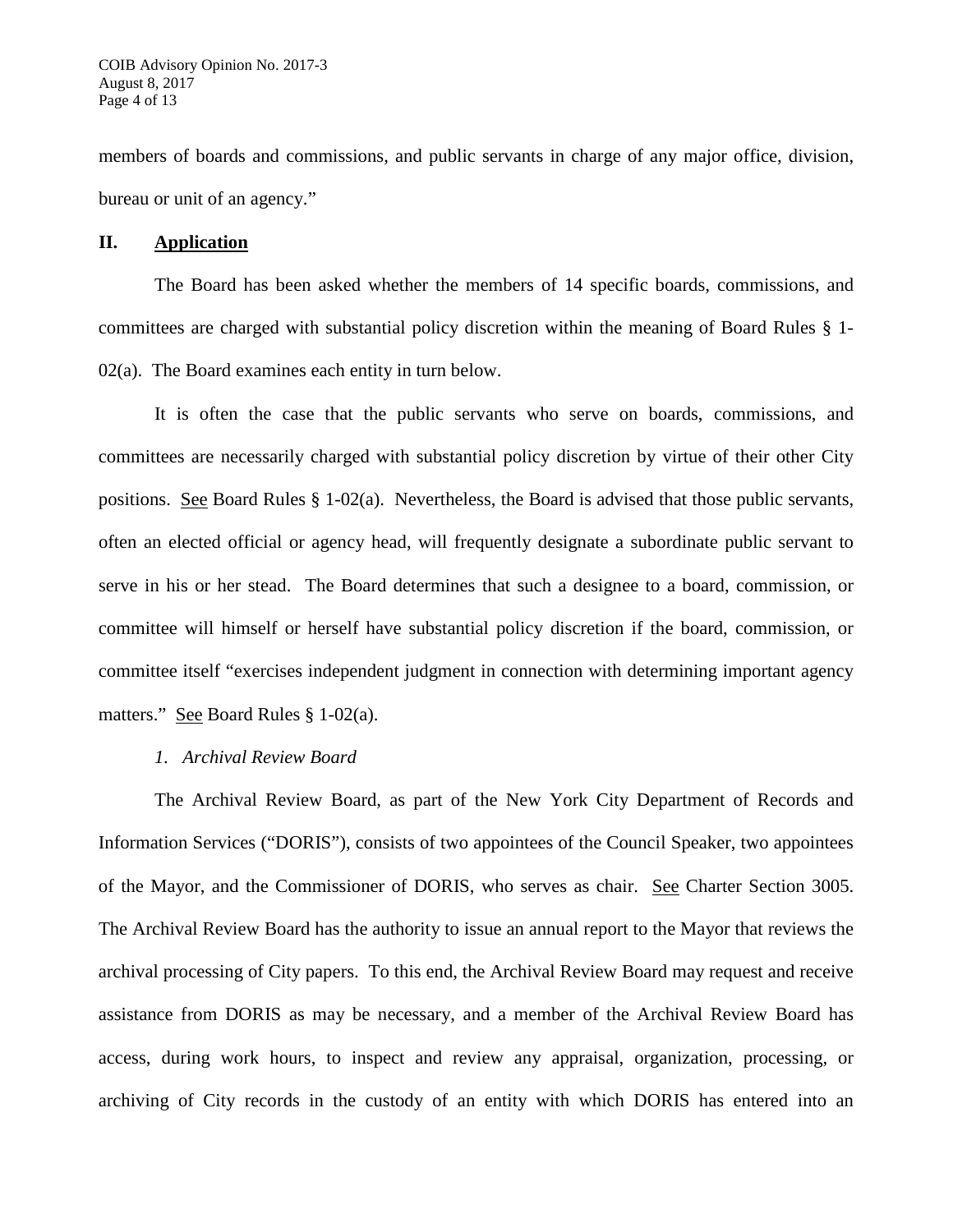agreement to house City records. See id. As "a ... board ... constituted to provide advice or recommendations to the city," the Archival Review Board is an advisory committee within the meaning of Charter Section 2601(1) and its members, in undertaking their duties on the Archival Review Board, do not exercise substantial policy discretion within the meaning of Board Rules § 1-  $02(a)$ .

### *2. Audit Committee*

The Audit Committee consists of the Mayor, Comptroller, Public Advocate, and four private members appointed by the Mayor, two of whom upon recommendation by the Comptroller. See Charter Section 97(a). Because Charter Section 97(c) grants the Audit Committee the authority to approve or disapprove the Comptroller's suspension or withdrawal of authority delegated to an agency pursuant to Charter Section 93(h) and to select a firm or firms to perform the City's annual audit, its members have substantial policy discretion within the meaning of Board Rules § 1-02(a).

# *3. Banking Commission*

The Banking Commission consists of the Mayor, the Comptroller, and the Commissioner of the New York City Department of Finance. See Charter Section 1524(1). Because Charter Section 1524(1) grants the Banking Commission the authority to designate the banks or trust companies in which all moneys of the City shall be deposited, its members have substantial policy discretion within the meaning of Board Rules § 1-02(a).

# *4. Business Integrity Commission*

The Business Integrity Commission consists of the Commissioners of the New York City Department of Small Business Services, the New York City Department of Consumer Affairs, the New York City Department of Investigation, the New York City Police Department, the New York City Department of Sanitation, and a full-time chair appointed by the Mayor. See Charter Section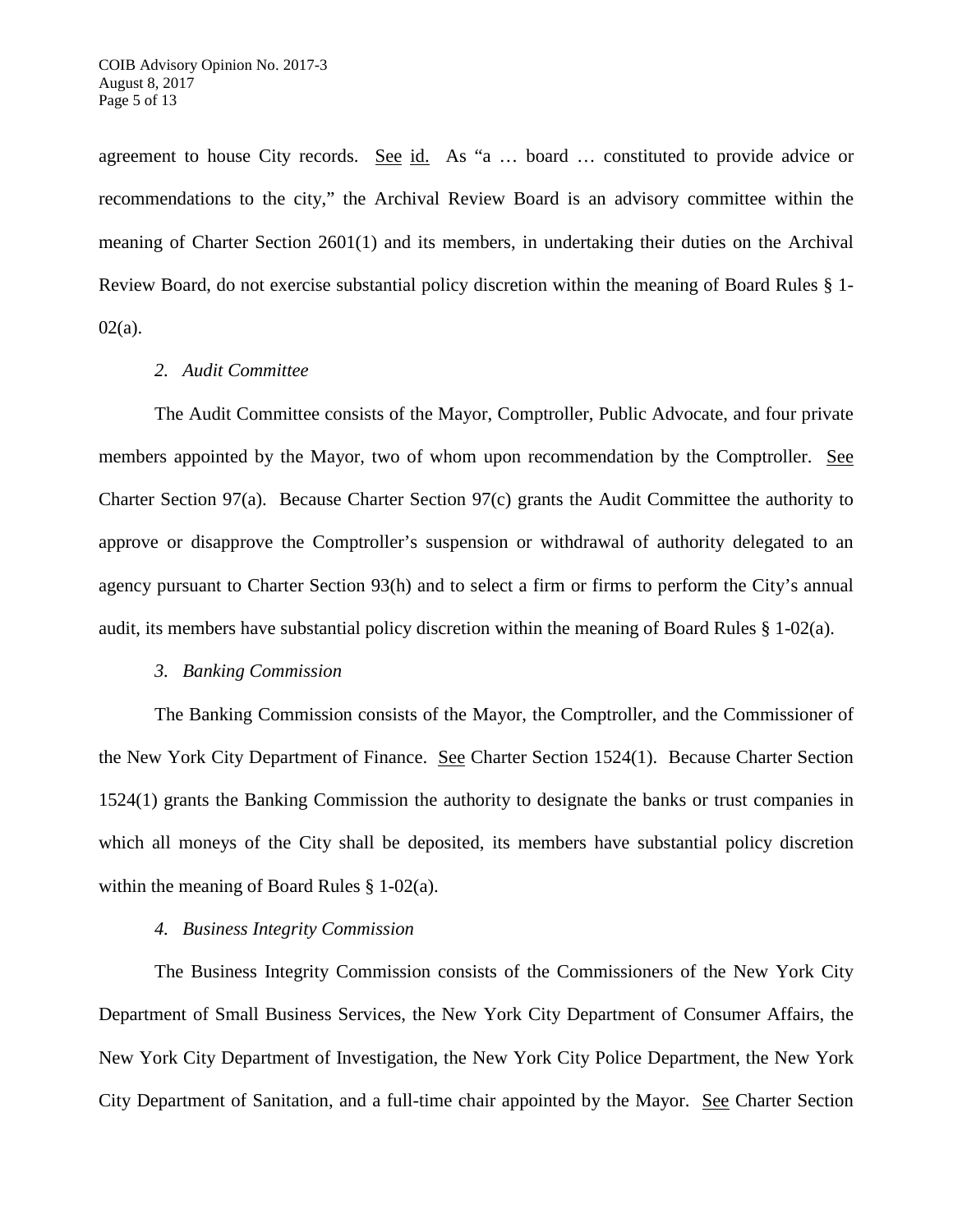2100. Because Charter Section 2101(a) authorizes the Business Integrity Commission to regulate the trade waste industry, the shipboard gambling industry, the Fulton Fish Market distribution area, other seafood distribution areas, and public wholesale markets, and Charter Section 2101(b)(6) authorizes the Business Integrity Commission to adopt rules to carry out such regulatory authority, its members have substantial policy discretion within the meaning of Board Rules § 1-02(a).

#### *5. Civil Service Commission Screening Committee*

The Civil Service Commission Screening Committee consists of six members, four appointed by the Mayor and two appointed by the Municipal Labor Committee. See Charter Section 813(b). Upon the occurrence of any vacancy on the Civil Service Commission, the Civil Service Commission Screening Committee "submit[s] to the mayor a list of nominees, which shall include persons with knowledge or experience of the civil service system, or personnel management, or compensation practices, from which the mayor shall make appointments" to the Civil Service Commission. Id.

While Board Rules § 1-02(a) states that members of "boards and commissions" are charged with substantial policy discretion, it is silent as to whether members of screening committees are similarly charged with substantial policy discretion. Charter Section 2601(1), on the other hand, defines an "advisory committee" as one that has "no authority to … take any action which would have the effect of conditioning, limiting or requiring any final action by any other agency" Applying that definition here, the Board concludes that, because the Civil Service Commission Screening Committee limits the final action of the Mayor in filling vacancies on the Civil Service Commission, the Civil Service Commission Screening Committee is a board or commission rather than an advisory committee, pursuant to Charter Section 2601(1), and its members exercise substantial policy discretion within the meaning of Board Rules § 1-02(a).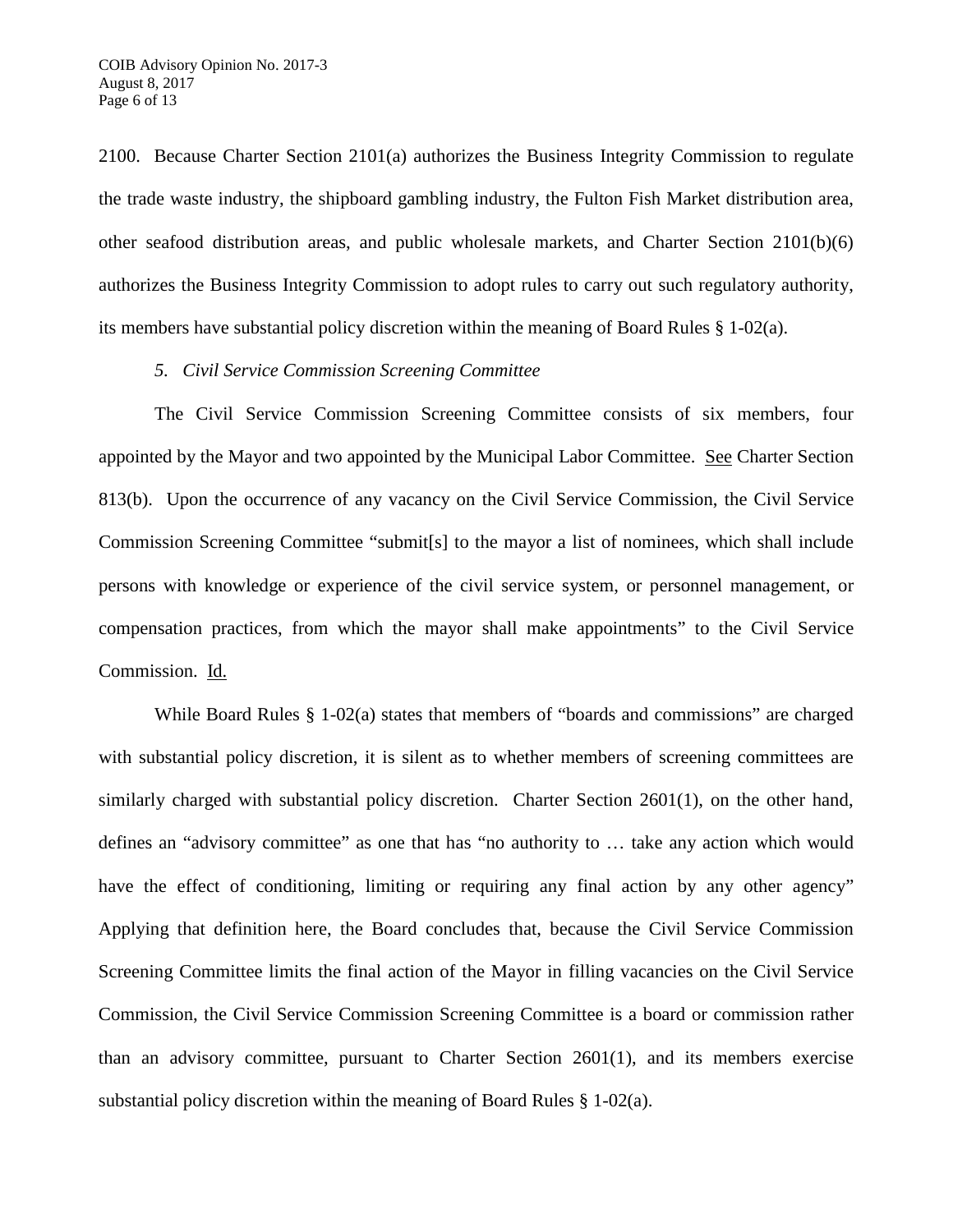## *6. Board of Collective Bargaining*

The Board of Collective Bargaining consists of seven members, two City members appointed by the Mayor, two labor members appointed by the Municipal Labor Committee, and three impartial members who are elected by the unanimous vote by the City and labor members. See id. In addition to these members, two appointees of the Mayor serve as alternate City members and two appointees of the Municipal Labor Committee serve as alternate labor members. See Charter Section 1171. The Board of Collective Bargaining has several powers established by law, including rulemaking authority and the authority to render a final determination on a petition alleging that a public employer or its agents, or a public employee organization or its agents, has engaged in or is engaging in an improper labor practice. See Administrative Code §§ 12-306(e) and 12-309(a). As a result, the members and alternates of the Board of Collective Bargaining are charged with substantial policy discretion within the meaning of Board Rules § 1-02(a).

# *7. Deferred Compensation Board*

Established by Mayoral Executive Order No. 158 (2011), the Deferred Compensation Board consists of the Mayor, the Comptroller, the Director of the Office of Management and Budget, the Commissioner of the Department of Citywide Administrative Services, the Commissioner of the Department of Finance, the Commissioner of Labor Relations, the Police Commissioner, the Fire Commissioner, and two appointees of the Municipal Labor Committee. Because the Deferred Compensation Board serves as trustee of the City's deferred compensation plan and invests funds pursuant to that plan, its members exercise substantial policy discretion within the meaning of Board Rules § 1-02(a).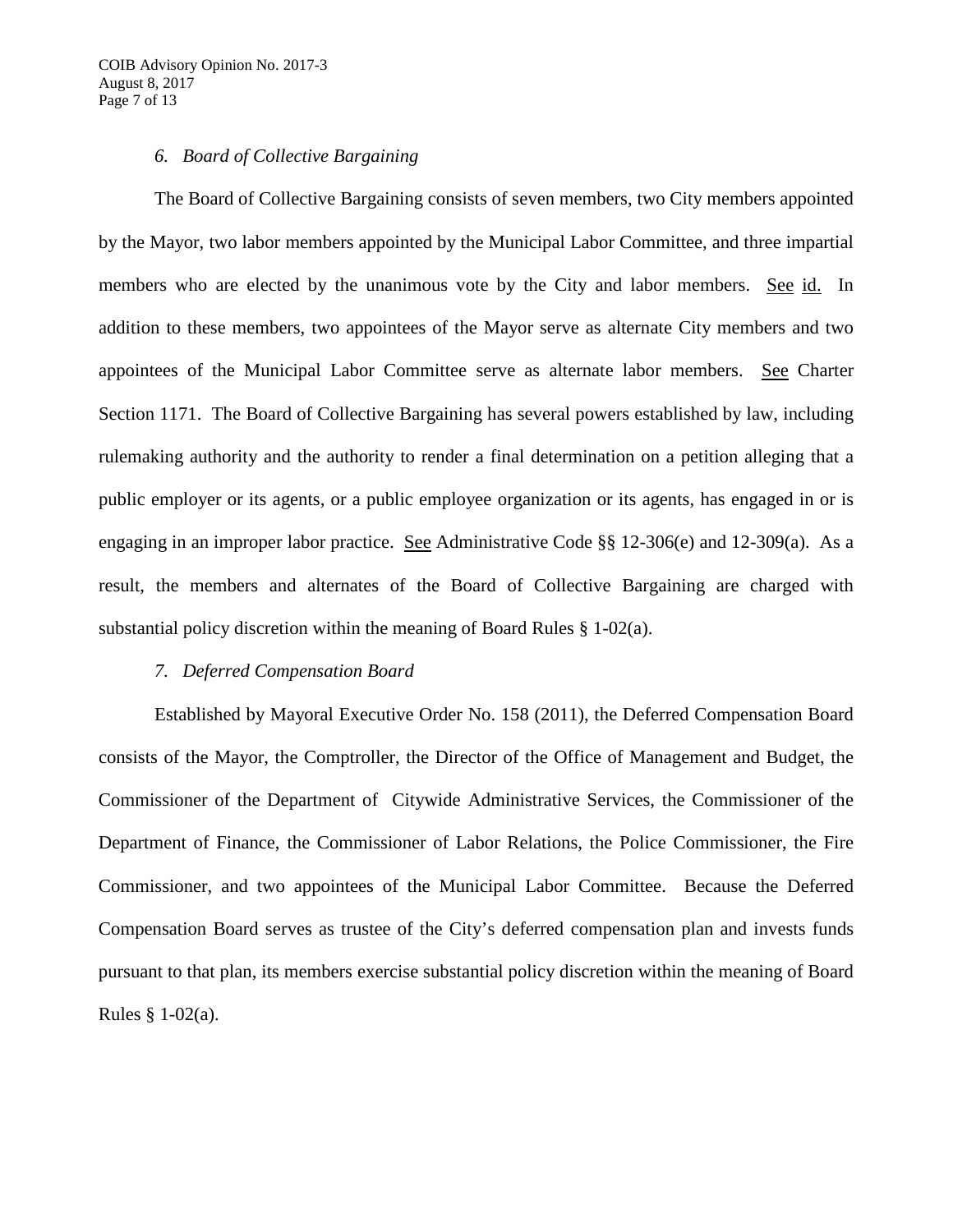## *8. Districting Commission*

The Districting Commission consists of fifteen members chosen by the Mayor and by Council delegations of the political parties that have the two largest delegations in the Council. See Charter Section 50(a). Because Charter Section 51 gives the Districting Commission authority to establish a plan for dividing the City into districts for the election of Council Members, its members have substantial policy discretion within the meaning of Board Rules § 1-02(a).<sup>[3](#page-7-0)</sup>

# *9. Board of Health*

The Board of Health consists of the Commissioner of the New York City Department of Health and Mental Hygiene ("DOHMH"), who sits as Chair, and ten members appointed by the Mayor. See Charter Section 553(a). Because Charter Section 558(b) grants the Board of Health the authority to add to, alter, amend, or repeal any part of the Health Code, which may embrace all matters and subjects to which the power and authority of DOHMH extends, its members have substantial policy discretion within the meaning of Board Rules § 1-02(a).

# *10. Interagency Coordinating Council*

The Interagency Coordinating Council, which is part of the New York City Department of Youth and Community Development ("DYCD"), consists of representatives of each City agency providing services to youth, a representative of the City Council appointed by the Council Speaker, and representatives of the Youth Board established by Charter Section 734. See Charter Section 735(a). The DYCD Commissioner serves as Director of the Interagency Coordinating Council, while the Mayor or the Mayor's designee serves as Chair of the Interagency Coordinating Council. See id. The Interagency Coordinating Council recommends how member agencies can improve the

<span id="page-7-0"></span><sup>&</sup>lt;sup>3</sup> Members of the Districting Commission cease having substantial policy discretion at the conclusion of their terms, which by Charter Section 50(c) end sixty days after the first general election of the Council following the adoption of a districting plan.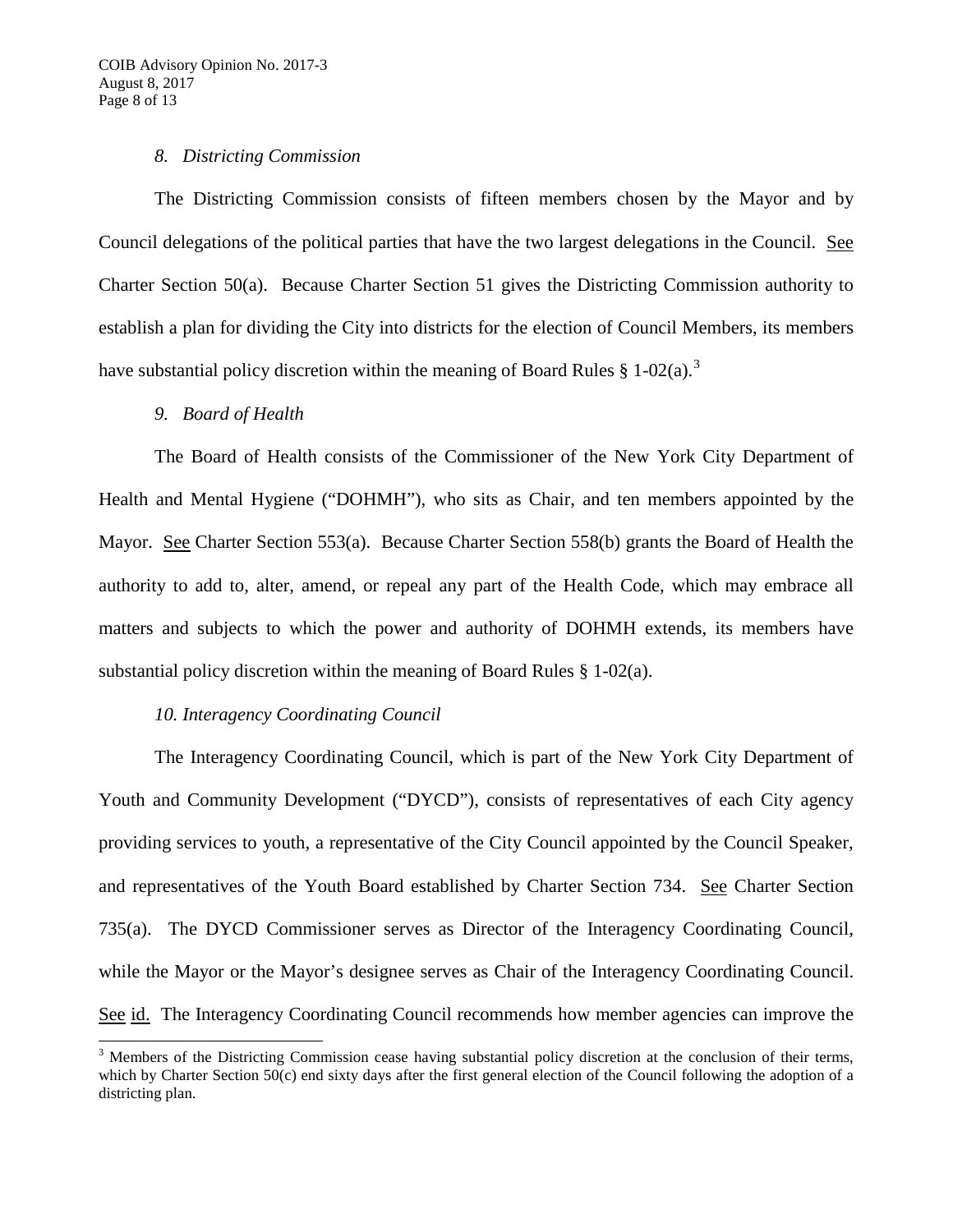delivery of services to youth, considers proposals to improve services to youth, conducts an annual youth services needs assessment, formulates a plan for delivery of community-based services to youth, and issues an annual report to the Council and the Mayor. See Charter Section 735(b). Members of the Interagency Coordinating Council do not, in this capacity, have the authority to take a final action on behalf of the City and therefore do not exercise substantial policy discretion within the meaning of Board Rules  $\S$  1-02(a) in undertaking their duties as members of the Interagency Coordinating Council.

## *11. Mayor's Advisory Committee on the Judiciary*

The Mayor's Advisory Committee on the Judiciary consists of 19 members appointed by the Mayor, with four of the Mayor's appointments made at the recommendation of the Chief Judge of the New York Court of Appeals, two appointments made at the recommendation of each of the Presiding Justices of the Appellate Division for the First and Second Judicial Departments, and two appointments made at the recommendation of deans of law schools within the City. See Mayoral Executive Order No. 4 (2014). The Mayor's Advisory Committee on the Judiciary screens candidates for appointment by the Mayor for vacant judicial offices and presents a list of candidates to the Mayor, from which the Mayor has bound himself to make a selection. See id. The Mayor's Advisory Committee also recommends to the Mayor whether a judge should be reappointed. See id.

Like members of the Civil Service Commission Screening Committee, members of the Mayor's Advisory Committee on the Judiciary limit the final action of the Mayor in filling judicial vacancies.<sup>[4](#page-8-0)</sup> Similarly, the Mayor's Advisory Committee on the Judiciary is a board or commission

<span id="page-8-0"></span> $4$  The Board's conclusion is dependent on Executive Order No. 4 (2014), by which the Mayor has limited his discretion in making judicial appointments.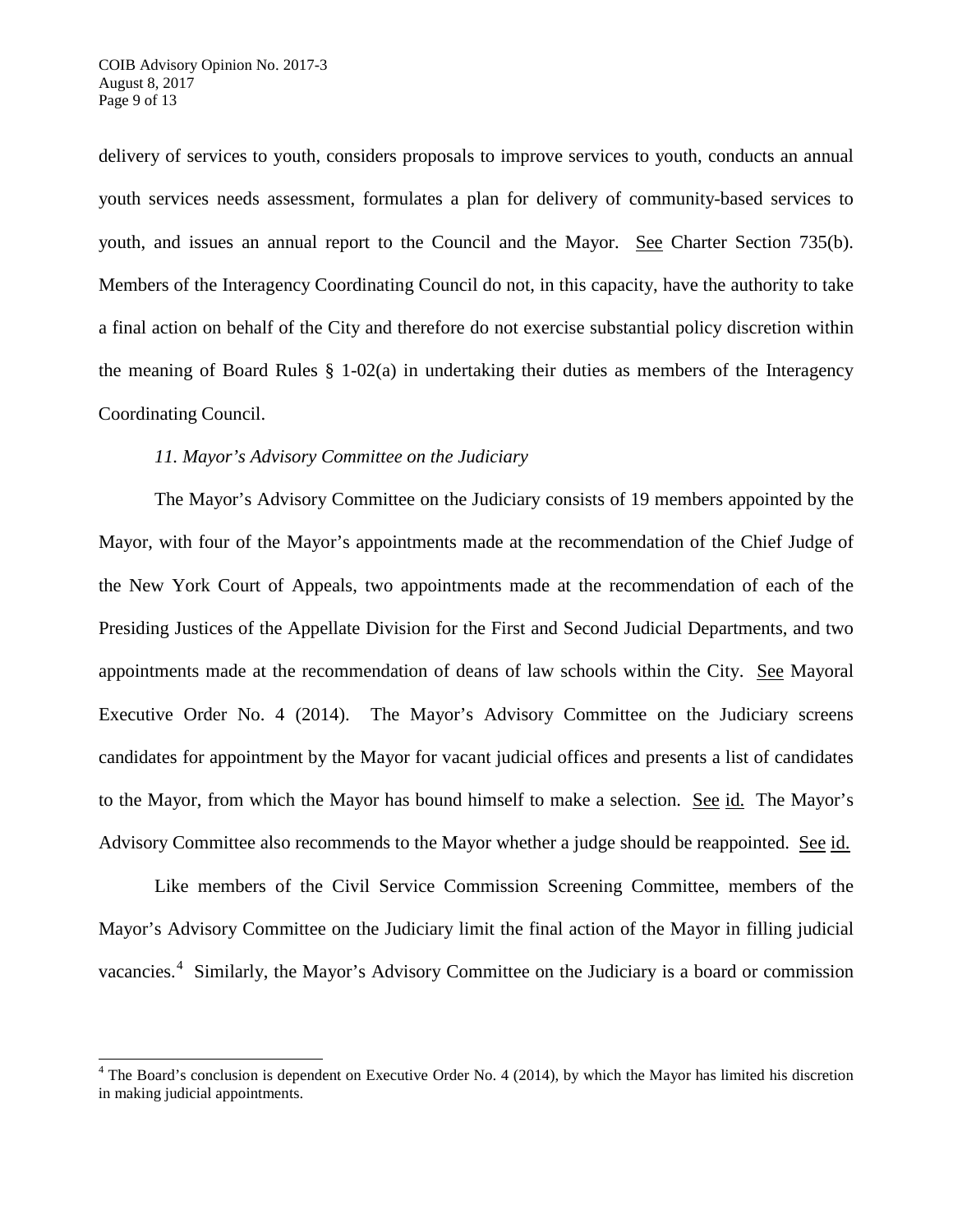rather than an advisory committee, pursuant to Charter Section 2601(1), and its members exercise substantial policy discretion within the meaning of Board Rules § 1-02(a).

### *12. Office of Payroll Administration Board of Directors*

The New York City Office of Payroll Administration ("OPA") is headed by a two-person Board of Directors appointed by the Mayor, one of whom is appointed upon recommendation of the Comptroller. See Charter Section 870. Charter Section 871(b) requires all City agencies to cooperate with OPA to ensure efficient operation of the payroll management system, and Charter Section 871(a) provides OPA with the authority to develop uniform procedures for payroll processing and development for all City agencies. Accordingly, members of the Board of Directors of OPA are charged with substantial policy discretion within the meaning of Board Rules § 1-02(a).

### *13. Public Design Commission*

The Public Design Commission, formerly called the Art Commission, consists of the Mayor, the President of the Metropolitan Museum of Art, the President of the New York Public Library, the President of the Brooklyn Museum, and seven members appointed by the Mayor from a list of candidates submitted by the Fine Arts Federation of New York. See Charter Section 851. Pursuant to Charter Section 854(d), no work of art can become the property of the City without approval of the Public Design Commission. Similarly, the Public Design Commission must approve the design of any construction project on land belonging to the City exceeding \$1 million, except those under the jurisdiction of the New York City Landmarks Preservation Commission. See Charter Sections 854(e), 854(f), and 854(h). Accordingly, members of the Public Design Commission are charged with substantial policy discretion within the meaning of Board Rules  $\S 1-02(a)$ .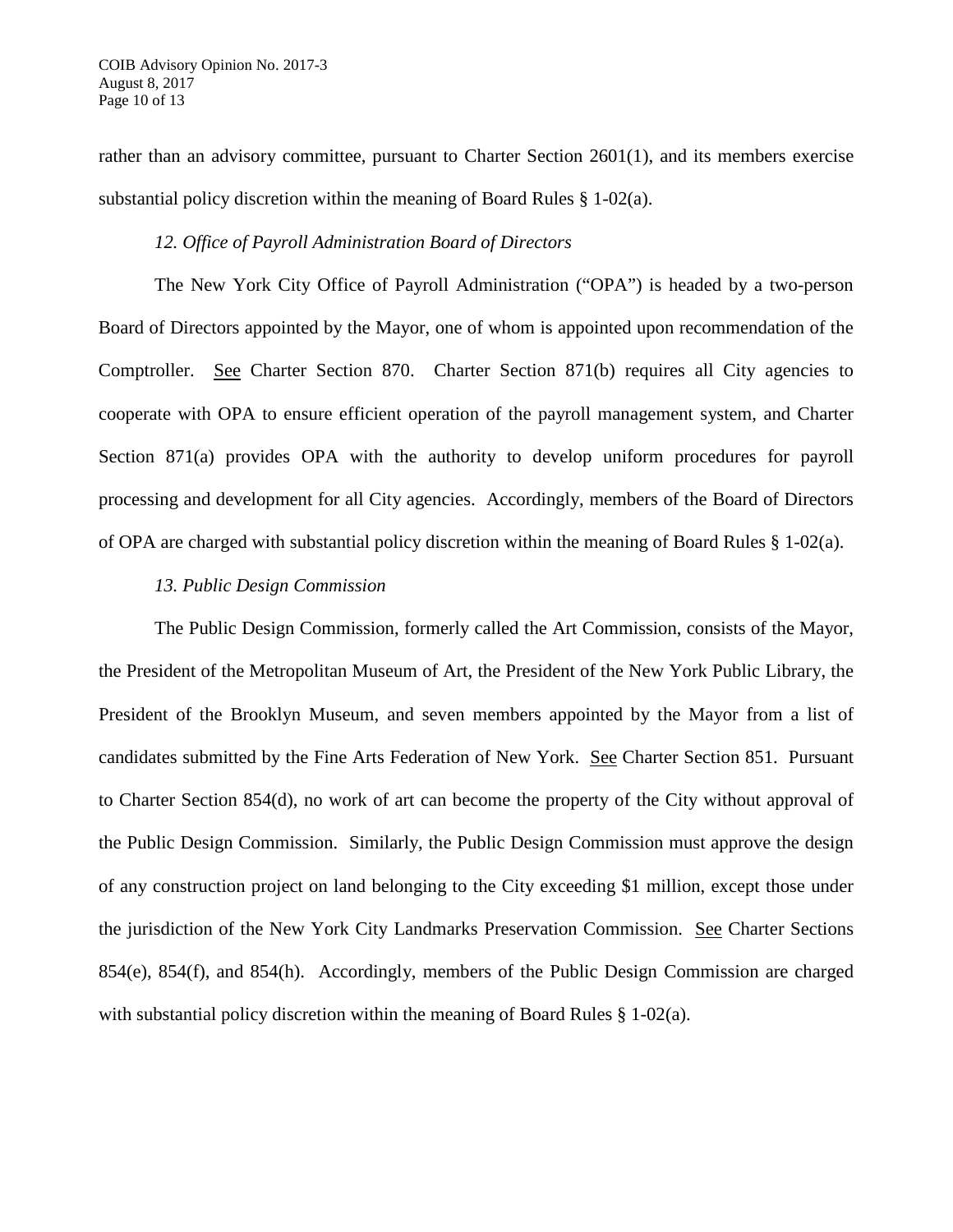#### *14. Voter Assistance Advisory Committee*

In Advisory Opinion No. 2003-5, the Board determined that members of the Voter Assistance Commission, as it was then named, were public servants charged with substantial policy discretion within the meaning of Board Rules § 1-02(a) because, at that time, it had the power to appoint a City official, a coordinator, who could promulgate City rules. Since then, the Charter has been amended to rename it as the Voter Assistance Advisory Committee and, more importantly for purposes of considering whether its members are charged with substantial policy discretion, limit its powers. Pursuant to Charter Section 1054(a), the Voter Assistance Advisory Committee consists of the Public Advocate, the Executive Director of the Board of Elections, and seven appointed members: two appointed by the Mayor, provided that not more than one such member shall be enrolled in any one political party; two appointed by the Council Speaker, provided that not more than one such member shall be enrolled in any one political party; one appointed by the Comptroller; one appointed collectively by the Borough Presidents; and the chair appointed by the Mayor in consultation with the Council Speaker. The Voter Assistance Advisory Committee is charged with advising and assisting the New York City Campaign Finance Board, which runs the City's campaign finance program, with undertaking its responsibilities to encourage and facilitate voter registration, to increase the rate of voter registration and voting among underrepresented groups, and to hold public hearings on this topic, done in cooperation with non-partisan voter registration groups. The Voter Assistance Advisory Committee does not have independent authority to take any final agency action. See Charter Sections 1052(a), 1054(b), and 1054(c). Accordingly, the members of the Voter Assistance Advisory Committee do not, in this capacity, exercise substantial policy discretion within the meaning of Board Rules § 1-02(a).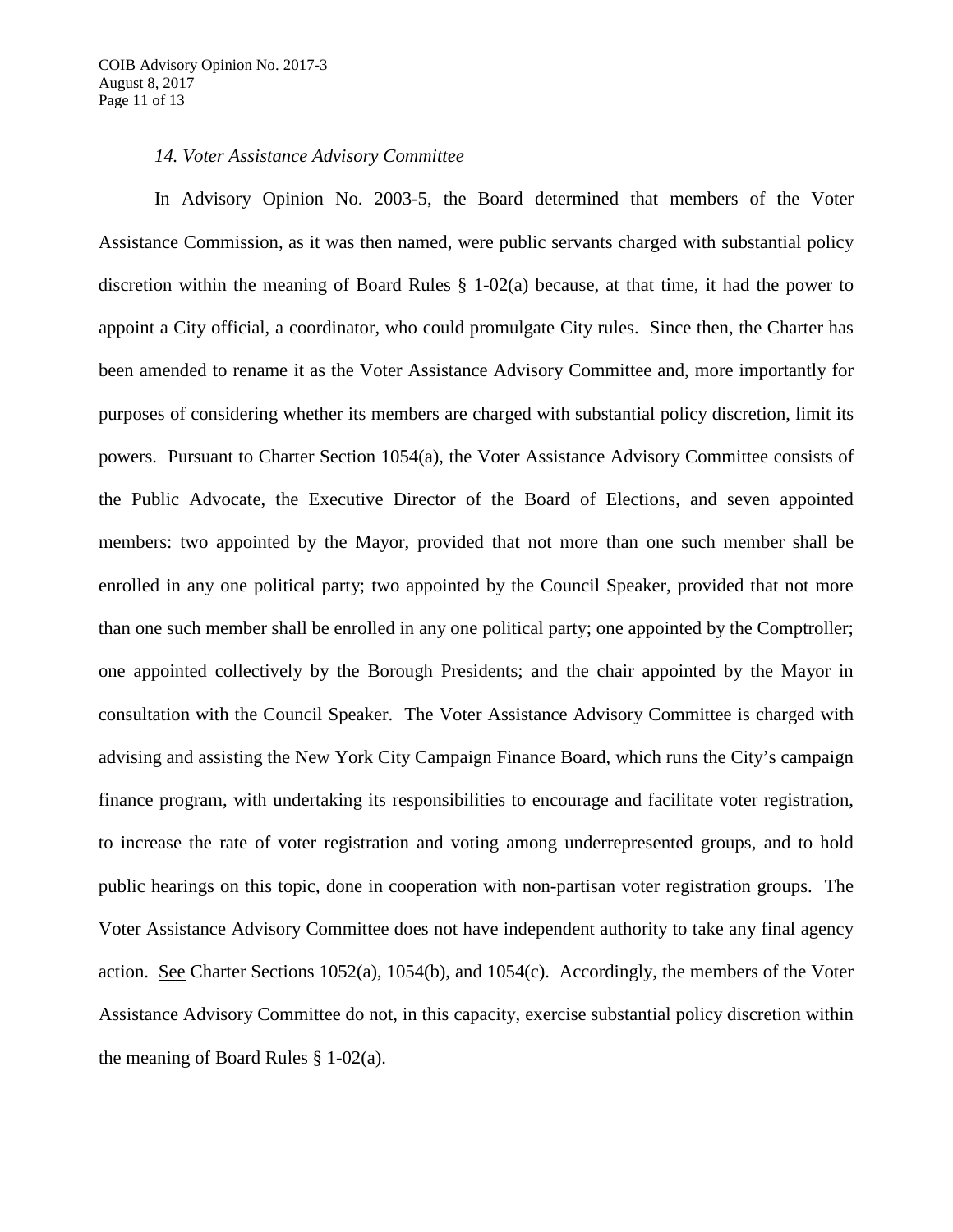## **III. Conclusion**

Of the 14 boards, commissions, and committees of the City about which the Board has received the instant request for advice, members of the following 11 are public servants charged with substantial policy discretion: (1) the Audit Committee; (2) the Banking Commission; (3) the Business Integrity Commission; (4) the Civil Service Commission Screening Committee; (5) the Board of Collective Bargaining; (6) the Deferred Compensation Board; (7) the Districting Commission; (8) the Board of Health; (9) the Mayor's Advisory Committee on the Judiciary; (10) the Office of Payroll Administration Board of Directors; and (11) the Public Design Commission. As public servants charged with substantial policy discretion, the members of these boards, commissions, and committees may not directly or indirectly request any person to make or pay any political assessment, subscription, or contribution for any candidate for an elective office of the City or for any City elected official who is a candidate for any elective office. See Charter Section 2604(b)(12). In addition, the members of these boards, commissions, and committees may not serve as a member of the national or state committee of a political party, an assembly district leader of a political party, or a chair or officer of the county committee or county executive committee of a political party. See Charter Section  $2604(b)(15)$  $2604(b)(15)$  $2604(b)(15)$ .<sup>5</sup>

Board Rules § 1-02(a)(3) requires each agency to notify in writing the public servants who are charged with substantial policy discretion of the restrictions set forth in Charter Sections 2604(b)(12) and 2604(b)(15). Pursuant to this Board Rule, each agency shall promptly notify the

<span id="page-11-0"></span><sup>&</sup>lt;sup>5</sup> In addition to these restrictions on political activities, Administrative Code § 12-110(b)(3)(a)(1) requires each member of any board or commission who holds a policymaking position to file the appropriate annual disclosure report pursuant to Administrative Code § 12-110(b).